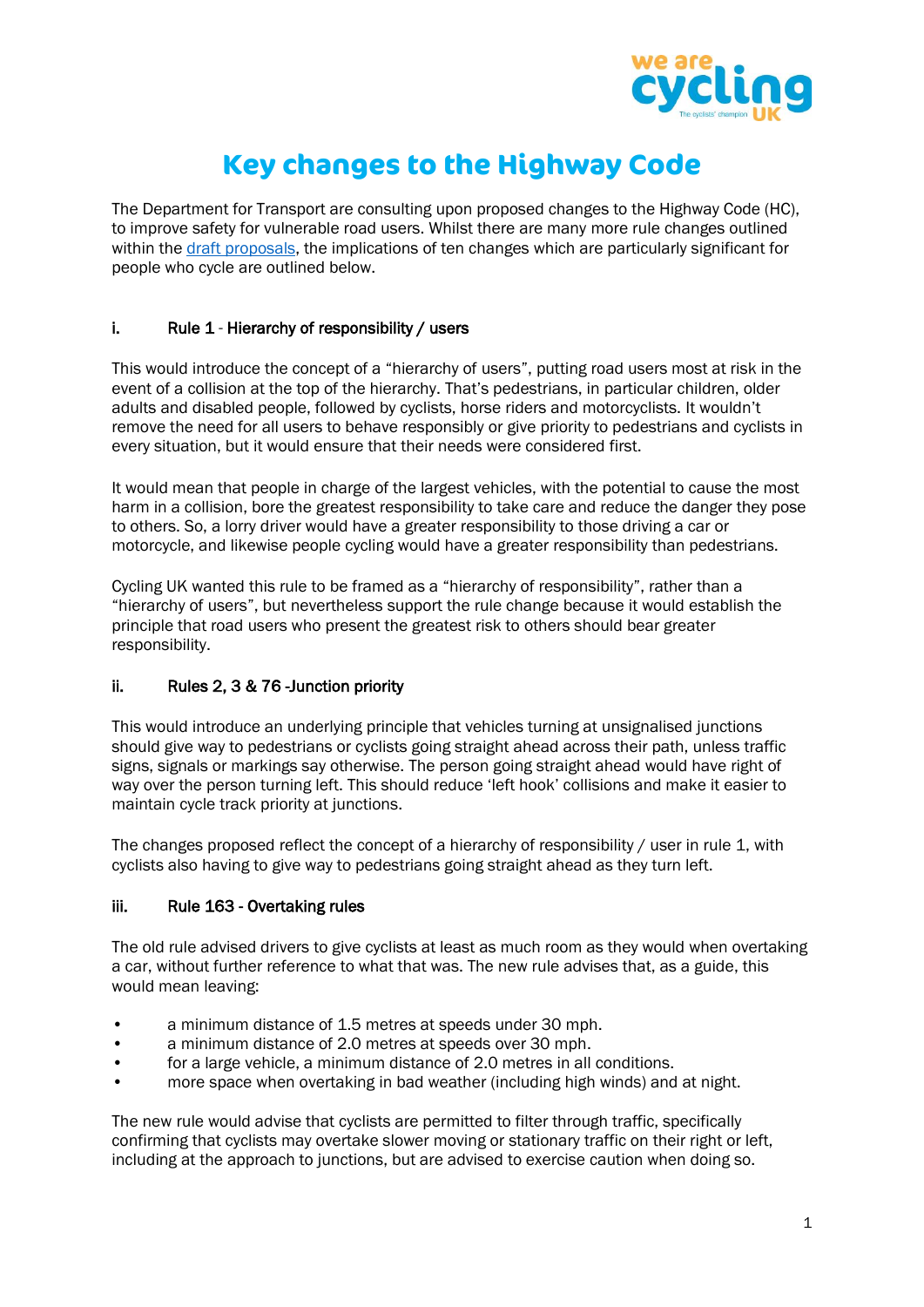

## iv. Rule 239 - Opening car doors

The new rule would advise people to open car doors using the hand on the opposite side to the door they are opening, so your left hand to open the driver's door on your right-hand side. This technique, known as the Dutch Reach<https://www.cyclinguk.org/dutchreach> makes you turn your head to look over your shoulder before opening the door, and should reduce the number of cyclists injured when someone opens a car door without looking.

# v. Rule 66 – Group riding

The old rule stated that cyclists should never ride more than two abreast, and ride in single file on narrow or busy roads and when riding round bends. It was often misquoted to suggest that cyclists either shouldn't be riding two abreast or had to single out to allow drivers to overtake. The new proposals delete that wording and replace it with advice simply to ride in single file when drivers wish to overtake, and it is safe to let them do so.

The new advice would also confirm what people who cycle in groups have always known, but which wasn't previously reflected in the HC rules, namely that when riding in larger groups on narrow lanes it is sometimes safer to ride two abreast.

## vi. Rules 72 & 213 – Road positioning.

The old HC rules didn't mention road positioning so many drivers wrongly assumed that cyclists should ride close to the kerb, which is often dangerous. The amended rule 72 refers to two basic road positions cyclists should adopt, depending on the situation, which many cyclists will recognise as the 'primary' and 'secondary' positions. It would advise cyclists to ride in the centre of the lane, to make themselves as clearly visible as possible (primary):

• on quiet roads or streets, moving over to the left if a faster vehicle comes up behind them, but only if they can do so safely.

• at the approach to junctions or where the road narrows, where it would be unsafe for drivers to overtake them.

The proposed rule 72 advice to cyclists is then outlined to drivers within a revised rule 213, explaining the circumstances in which and why cyclists may sometimes ride in the centre of the lane, rather than towards the side of the road, and that drivers should allow them to do so for their (the cyclists') own safety.

## vii. Rule 140 – Cycle lanes and cycle tracks

The new rule would advise drivers that cyclists don't have to use cycle lanes or cycle tracks (a common misconception), but that when they do that drivers should give way to them when turning or changing lane, including when a cyclist is approaching in the cycle lane or track from behind the driver. This includes specific advice to drivers to be prepared to stop and wait for a safe gap in the flow of cyclists before crossing the cycle lane or track.

## viii. Rule 151 – Allowing pedestrians and cyclists to cross in front in slow moving traffic.

The new rule would advise drivers to allow pedestrians and cyclists to cross of them in front in slow moving traffic, clarifying that cyclists can filter past other traffic.